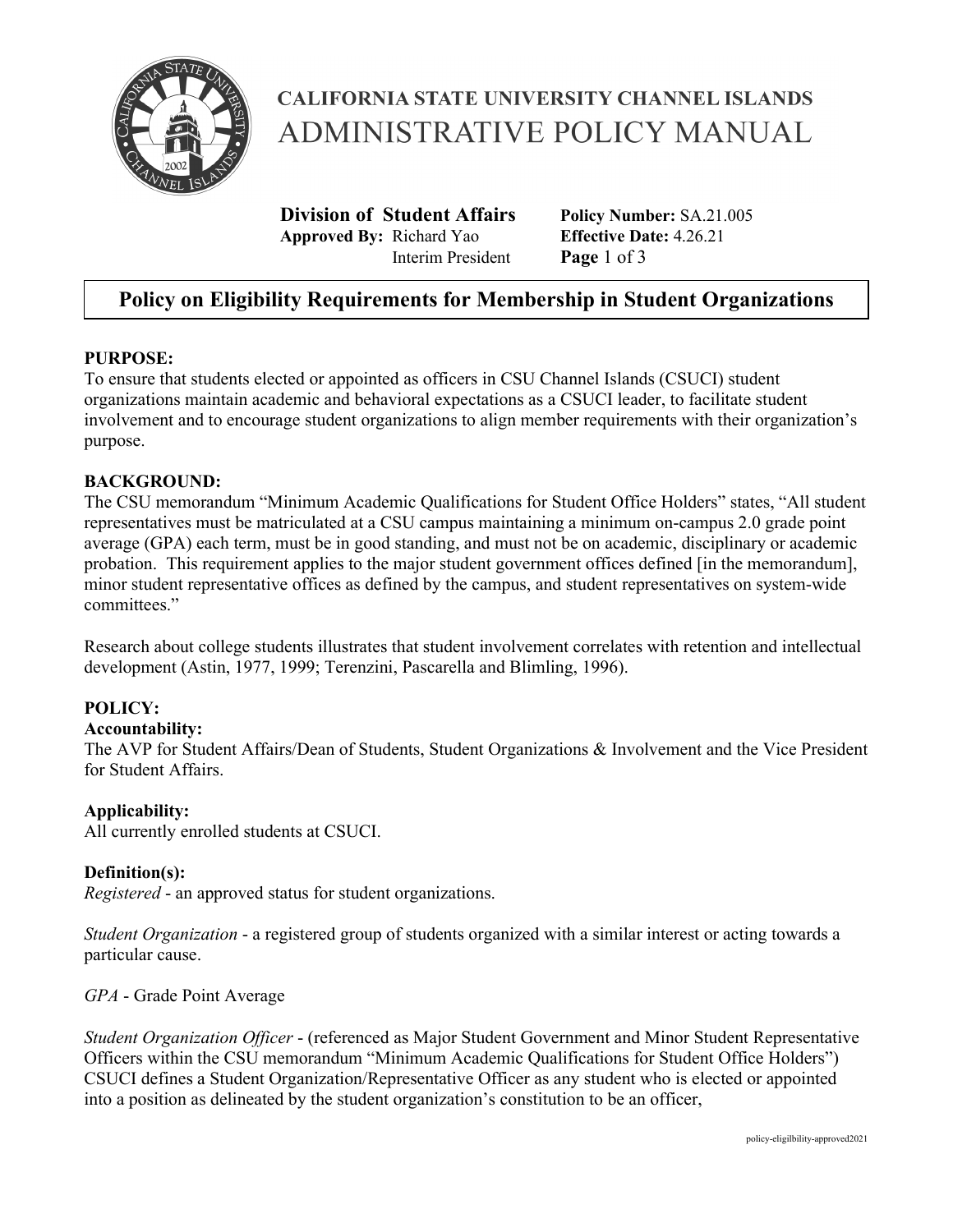

# **CALIFORNIA STATE UNIVERSITY CHANNEL ISLANDS ADMINISTRATIVE POLICY MANUAL**

**Division of Student Affairs** Policy Number: SA.21.005<br> **Annroved By:** Richard Yao Effective Date: 4.26.21 **Approved By: Richard Yao** Interim President **Page** 2 of 3

### **Policy on Eligibility Requirements for Membership in Student Organizations**

*Student Organization Member* - a student in a general membership role without a specific title or job function.

#### **Text:**

Eligibility requirements will be reviewed each semester by University personnel.

Minimum eligibility requirements to be a **member** of a student organization at CSUCI:

- Must be enrolled as a student at CSUCI
- Must adhere to membership requirement established by each student organization that aligns with their purpose. These requirements shall be regulated by the organization.
- Must adhere to any restrictions placed on student involvement in student organizations as determined on a case-by-case basis by University Judicial Officers.

Minimum eligibility requirements to be an **officer** of a student organization at CSUCI:

- Must be enrolled in no less than six units at CSUCI (undergraduates)
- Must be enrolled in no less than three units at CSUCI (graduate and credential)
- Have a cumulative, CSUCI and semester GPA of at least 2.5 (undergraduates)
- Have not exceeded a maximum of 150 semester units, or 125 percent of the units required for a specific baccalaureate degree, whichever is greater (undergraduates).
- Have a cumulative, CSUCI and semester GPA of at least 3.0 (graduate and credential)
- Have not exceeded a maximum of 50 semester units, or 167 percent of the units required for the graduate or credential objective, whichever is greater (graduate and credential). Be in good academic and behavioral standing (not on academic or disciplinary probation)
- Be free of any holds on University records.

An officer or potential candidate who is ineligible due to failing to meet the GPA requirement may submit an appeal to Student Organizations & Involvement for a one-semester (one-time) probationary status to retain or assume the position(s) held or sought at the time the appeal is submitted. The request must explain the circumstances that led to an unsatisfactory GPA and provide an action plan for academic success. Appeal forms may be obtained from Student Organizations & Involvement. Students may submit an appeal as soon as grades are posted but no later than 5:00 p.m. on the first Thursday of each semester. Student Organizations & Involvement will issue decisions by the second Thursday of each semester. Students may maintain their role as an officer or potential candidate until Student Organizations & Involvement has issued a final decision. Appeals will not be considered for officers who fall below the CSU mandated requirements or officers of new organizations.